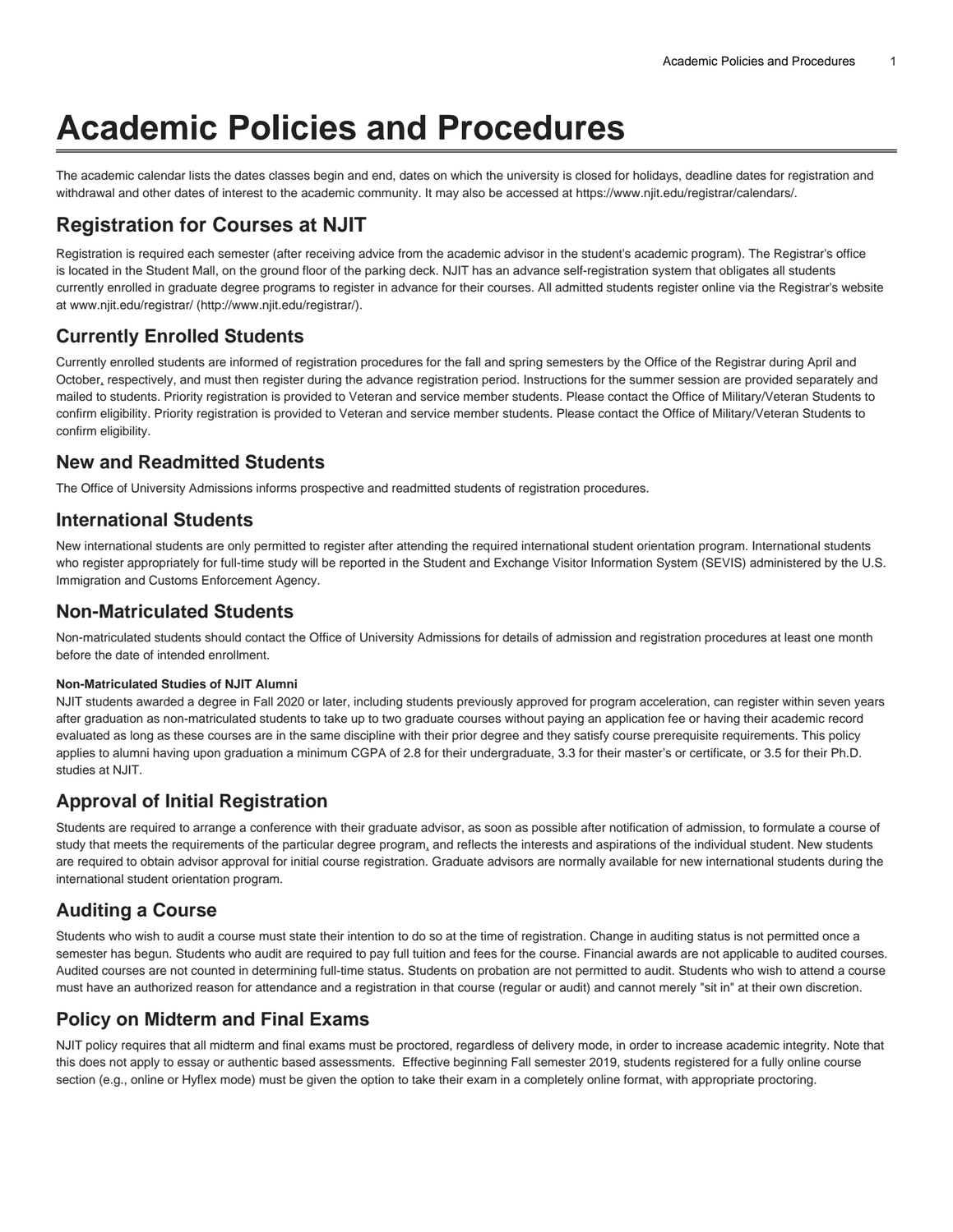### **Undergraduate Registration in Graduate Courses**

Undergraduate students who wish to take 500 or 600-level courses must obtain the written approval of the graduate advisor for the program that offers the course and, their undergraduate advisor, and submit an **Approval for Undergraduates Taking Graduate Courses** form. Undergraduates are not permitted to take 700-level courses. Grades will follow the graduate grading system.

The undergraduate and graduate advisors will review the student's academic record prior to approval. Approval can be granted only to students who have completed the appropriate prerequisites for the course and are in satisfactory academic standing. The approval will be noted on the **Approval for Undergraduates Taking Graduate Courses** form that requires appropriate signatures and reports the student's cumulative undergraduate GPA. Students shall have a cumulative undergraduate GPA of 2.5 or higher to be approved for registration in 500-level courses (500G for Architecture), and 2.8 or higher for registration in 600-level courses.

Students whose undergraduate GPA is below the 2.5 or 2.8 minimum, are considering courses outside of their current major, are lacking appropriate prerequisites, have completed any prior graduate courses with a grade below a B, or have already completed nine or more credits at the 500 level and above (15 credits for those in the B.S./M.S. program), or have an excessive number of credits for the undergraduate degree will also need approval by the Vice Provost for Graduate Studies.

Undergraduate students should be aware that need-based financial aid may not be sustainable for registration in graduate courses.

#### **Graduate Registration in Undergraduate Courses**

To improve their background, graduate students may be asked by their advisor to register in undergraduate bridge courses before they start taking graduate courses. These courses do not count toward the required credits in their program of study. Enrollment in other undergraduate courses requires the approval of the graduate advisor, and the undergraduate department offering the course. Tuition for these courses is assessed at the graduate rate. Grades will follow the undergraduate grading system.

#### **Multiple Program Registrations**

**A student cannot be matriculated in more than one degree program at a time**. This also applies to programs run cooperatively with Rutgers-Newark and RBHS. Currently enrolled graduate students who wish to enroll in a subsequent graduate degree program should not file an application for admission to the new program until they are in the final semester of their initial program.

#### **Policies for Online Courses**

In any given semester, there are two types of online courses, **Virtual Campus** and **Newark Campus**:

- Enrollment in **Virtual Campus** courses is restricted to **Virtual Campus** students.
- Enrollment in **Newark Campus** online courses is restricted to **Newark Campus** students.

#### **Virtual Campus Online Courses**

Enrollment in **Virtual Campus** courses is restricted to **Virtual Campus** students. **Virtual Campus** students are those who are accepted, at the time of admission, to a fully online program (the program is what matters, not whether a student has been taking all online courses).

**Virtual Campus** students (in-state, out-of-state, international attending from abroad) are eligible for eTuition provided that all of their courses, in a given semester, are offered online through the **Virtual Campus**.

**Virtual Campus** students who wish to register for courses that are not part of the **Virtual Campus** will need to either:

- 1. Officially apply for a change of campus (this can only be completed once), or
- 2. Obtain special permission from the home department.

**Please note** that **Virtual Campus** students who take courses that are not part of the **Virtual Campus**, will lose their eligibility for eTuition for that semester and for all courses they take.

- For more information about NJIT's online programs, please visit [online.njit.edu \(https://www.njit.edu/academics/degrees/#/?](https://www.njit.edu/academics/degrees/#/?tab=degree°ree_offerings=online) [tab=degree&degree\\_offerings=online](https://www.njit.edu/academics/degrees/#/?tab=degree°ree_offerings=online)).
- Questions on changing campus should be addressed to the Registrar's Office

### **Newark Campus Online Courses**

NJIT offers a number of online courses that can be taken by students who are normally enrolled in face-to-face courses offered on the main Newark campus. These online courses are identified as **Newark Campus** courses on the course schedule.

**Newark Campus** students are those who are accepted, at the time of admission, to a program that requires in-person attendance. **Newark Campus** students are not eligible to register for **Virtual Campus** courses.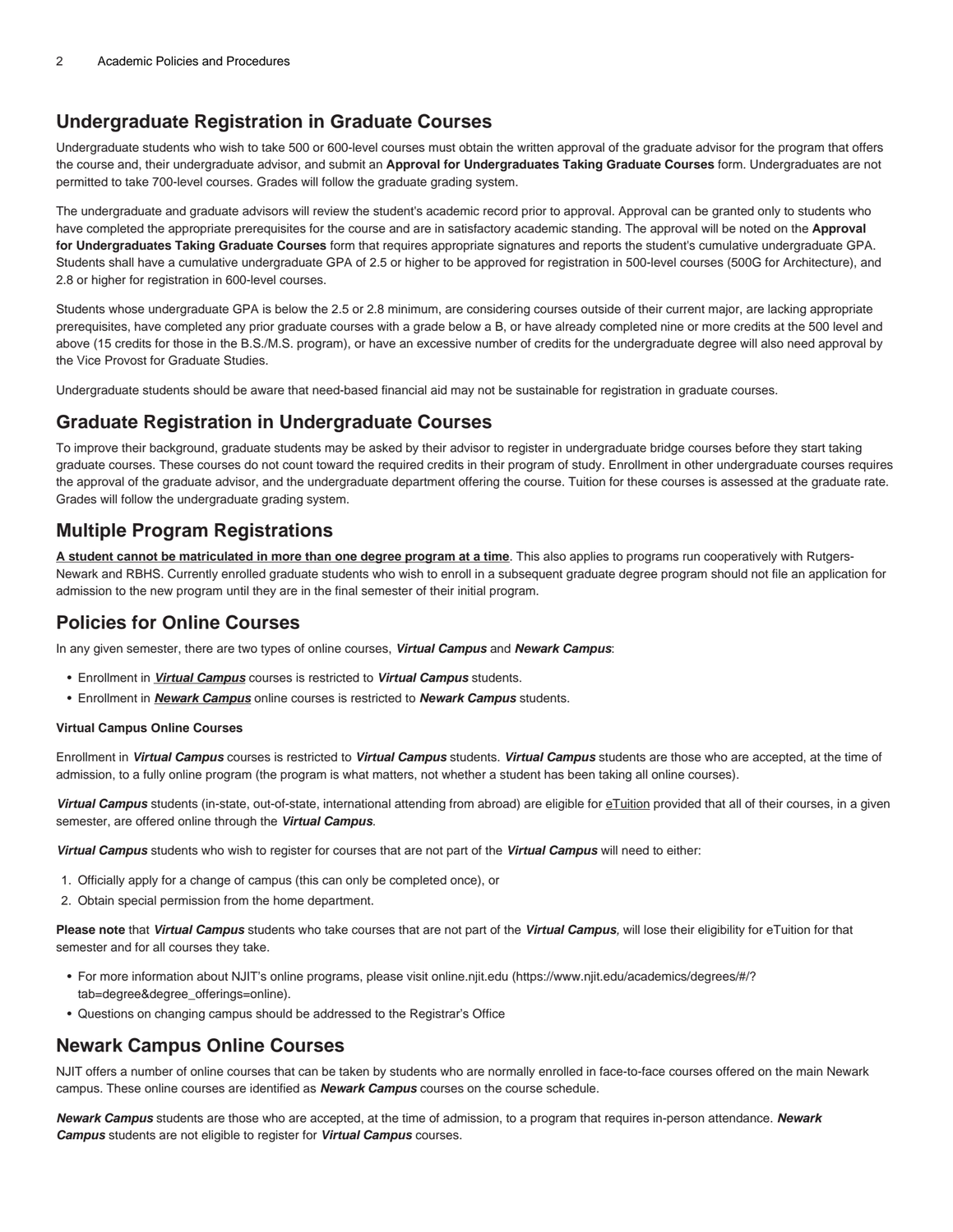Online courses that are identified as **Newark Campus** are not eligible for eTuition. eTuition is only available to **Virtual Campus** students.

International students who have been admitted to **Newark Campusprograms** can take as many **Newark Campus** online courses as the federal policies allow for. The Office of Global Initiatives can be consulted about the allowed number.

#### **Graduate Program Change**

Graduate students are admitted to one degree program and not to the university as a whole. **Master's students** who wish to change major must file the **Graduate Change of Program Form**. Interested students are expected to submit the program change form close to the end of the first semester in their current program. There is no guarantee or requirement that the program change will be approved. Those on financial support are liable to loss of support from the original department and cancellation of a current award. Program changes require the approval of two academic advisors (for the current and future programs). Also, international students may require approval of the Global Initiatives Office.

**Ph.D. students cannot apply for program change using the aforementioned form**. Ph.D. program changes must be approved by the Vice Provost of Graduate Studies who consults with the graduate advisors.

### **Adding Courses**

Students who add a course to their program will be charged the full tuition and fee for the course added; however, the flat rate (12-19 credits) may still apply. All schedule changes are completed via Highlander Pipeline and a schedule change fee will be assessed during late registration as determined by the Registrar.

Students cannot receive credit for courses if they are not registered. **Attendance in a class without proper registration for that class is not permitted**.

#### **Withdrawal from Courses**

Students who wish to withdraw from one or more courses should first determine if the withdrawal would have an impact on their full-time status, financial support, immigration status, or academic standing and progress. They should consult with their advisor. Sometimes their advisor may contact the Office of Graduate Studies to appeal on their behalf (e.g., appeal for late withdrawal due to extenuating circumstances). International students must consult with the Global Initiatives Office because of the possible impact on their status reported in SEVIS. Withdrawals before the deadline set by the Registrar are completed through Highlander Pipeline. Failure to withdraw by the deadline will result in a final grade other than W.

Discontinued attendance, or verbal approval alone to withdraw, will not result in a W and most likely will instead result in an undesirable final grade, generally an F or U.

Withdrawing from courses does not necessarily lead to a refund and students should consult with their academic and financial aid advisor on the issue before they actually withdraw.

Detailed information on Withdrawal policies can be found at the following link:

<https://www.njit.edu/registrar/registration/>

Master's Project, Master's Thesis and Ph.D. Dissertation

Students should not register for master's project, master's thesis or Ph.D. dissertation credits until they arrange for a department or program-approved faculty advisor to supervise their work. Continued registration for additional thesis or dissertation credits within the overall time limits for completion may be allowed with approval of the academic and research advisors. A **master's project registration is only for one semester and the incomplete (I) grade cannot be assigned**. Credits for which a U (unsatisfactory) grade is given are not counted as degree credits toward completion of the thesis, project or dissertation. Master's project and master's thesis registration must be at least 3 credits during a semester. Summer session registration, if needed to allow completion for the August 31st degree date, must be at least 3 credits of project or thesis. A procedure is available to determine [full-time](https://www.njit.edu/graduatestudies/full-time-status-ms-students/) [academic status for master's students](https://www.njit.edu/graduatestudies/full-time-status-ms-students/) (<https://www.njit.edu/graduatestudies/full-time-status-ms-students/>).

**Students who were already enrolled in the Ph.D. program before August 2015** must register for at least three credits of dissertation research each semester in order to accumulate 24 pre-doctoral and doctoral dissertation research credits (20 credits for YWCC students). A student may then register for one dissertation research credit each semester until graduation; a minimum of 36 credits in pre-doctoral and doctoral research courses is needed to meet degree program requirements. **The required doctoral dissertation research credits for students who entered the Ph.D. program after August 2015 are based on program milestones.** A procedure is available to determine [full-time academic status for Ph.D. students](https://www.njit.edu/graduatestudies/full-time-status-phd-students/) ([https://](https://www.njit.edu/graduatestudies/full-time-status-phd-students/) [www.njit.edu/graduatestudies/full-time-status-phd-students/\)](https://www.njit.edu/graduatestudies/full-time-status-phd-students/).

Maximum credit registration each semester is 12 credits for the doctoral dissertation (this large number of credits may be needed only for students with first Ph.D. program enrollment before Fall 2015), six credits for the master's thesis and three credits for the master's project. Additional credit registrations will require the approval of the Vice Provost for Graduate Studies. It is highly recommended that the Master's thesis registration be only three credits in a semester unless a single semester completion is anticipated.

With permission of their research advisor, in some MS programs students intending to do an MS thesis may first register in the 700B MS Project course; the curriculum of the academic program must explicitly show that this project-thesis combination is allowed. They must receive a satisfactory (S) grade in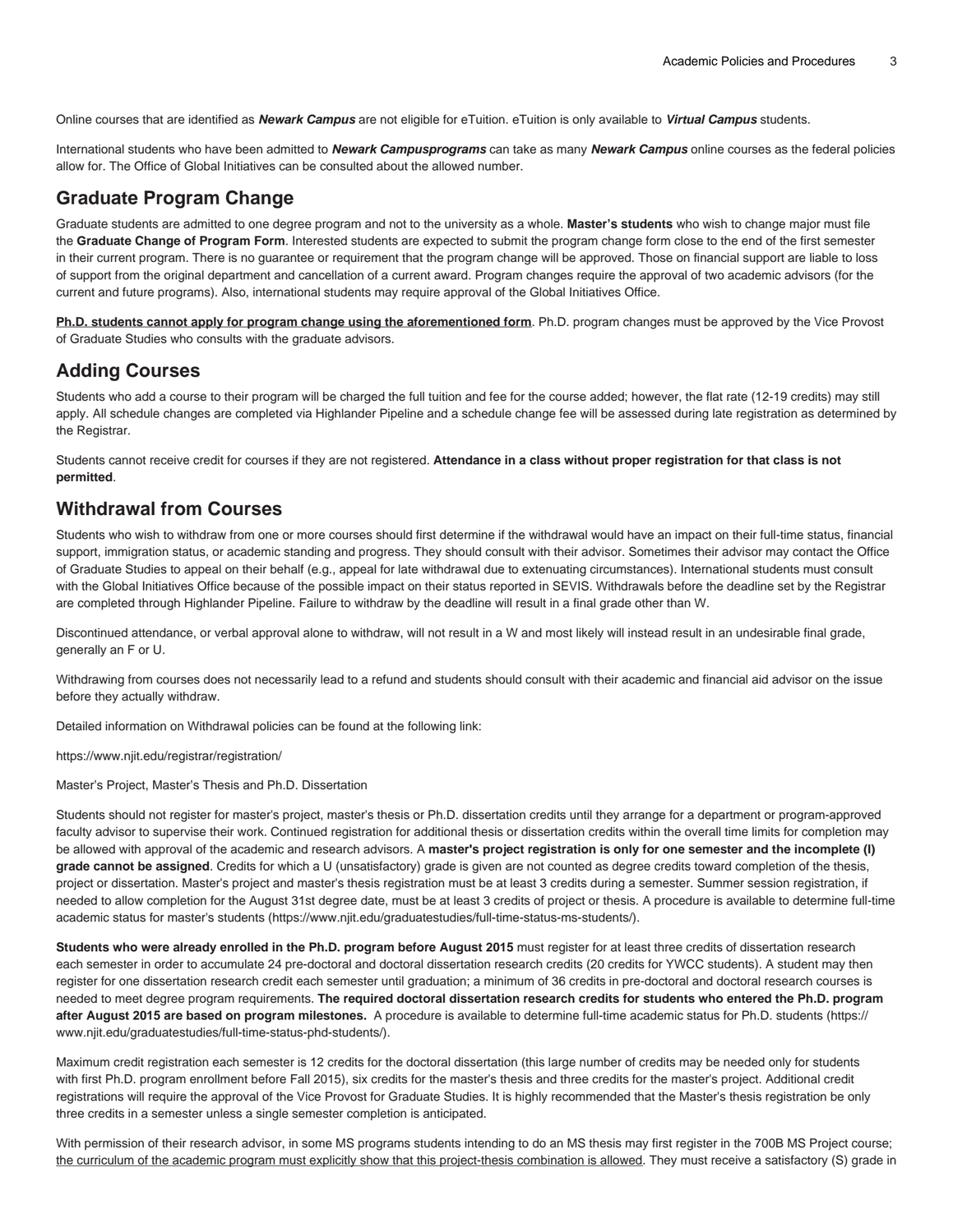700B before 701B MS Thesis registration in the immediate following semester with the same advisor. The MS thesis topic should be continuation of the work done in 700B. (Thesis work undertaken by MS students in federated departments and joint programs with other universities are exempt from this policy.)

#### **Once a student has begun master's thesis or doctoral dissertation work, the student must register for the respective courses each semester until the thesis or dissertation is completed**. Unapproved interruptions in thesis or dissertation registrations are subject to billing for omitted credits.

Students must be registered in project, thesis or dissertation in any semester or summer session in which completion is expected. The Graduate Studies Office assigns the final grade of P in thesis/dissertation courses after receipt of all thesis/dissertation documents in final and approved form.

Approval by the graduate program advisor and the Office of Graduate Studies must be obtained if, for extenuating circumstances, the student wishes to interrupt the thesis, project or dissertation for a semester or more. Students may neither maintain registration, nor fail to register without notifying and getting approval from the graduate program advisor and the Office of Graduate Studies. If a master's project is not completed after two semesters of registration (with prior approval of the Graduate Studies Office to repeat the project course), a final grade of U is given. Failure to complete a master's project by students who received financial support to do the project may result in academic dismissal. The university complies with all state and federal laws related to military service.

Although up to two semesters of master's thesis registration is allowed, additional registration requires an appeal of the academic and research advisors to the Vice Provost for Graduate Studies. A similar appeal is also required if a master's thesis registration follows a master's project registration. However, no more than four semesters and two summers of registration in master's thesis (and project for programs allowing a project registration to be followed by a thesis registration) are permitted. Failure to complete a master's thesis within this period will result in a final grade of U and may result in academic dismissal.

No more than six years of registration for pre-doctoral and doctoral dissertation research is permitted. Failure to complete a doctoral dissertation in this period will result in a final grade of U and dismissal from the program.

All students must have the program advisor's approval and appropriate section identification each time they register for project, thesis, dissertation, predoctoral research, co-op, or Independent Study. Students must register within the deadlines established by the Registrar.

#### **Continuous Registration Requirement, Programs**

Once admitted to a degree program, students must be continuously registered for credit each semester until they complete all degree requirements, unless they have been approved for a leave of absence.

### **Continuous Registration Requirement, Thesis/Dissertation**

Once a thesis or dissertation has begun, students must register in MS thesis or dissertation research each semester until completion. Maintaining registration is not permitted in place of a credit registration for thesis or dissertation work. **The grade of I is not permitted for the MS thesis or doctoral dissertation courses**.

Students who complete work for thesis or dissertation over several semesters receive a final grade in the semester in which the work is completed, and after approval of the final document by the Graduate Studies Office.

### **Discontinuance**

Domestic students enrolled in graduate programs who find it necessary to temporarily discontinue their studies may either maintain registration, request a leave of absence, or voluntarily discontinue. A discontinuance form must be filed with the Office of Graduate Studies. International students may not discontinue studies without approval from the Office of Global Initiatives, but should seek approval for a leave of absence at which time maintaining registration may be authorized. PhD students may maintain registration only by permission of the Office of Graduate Studies. Students who have discontinued must follow procedures defined by the offices of University Admissions and Graduate Studies to resume their studies.

### **Leave of Absence**

Ph.D. students who anticipate a protracted absence from the university may request a leave of absence from the Office of Graduate Studies. Students requesting a leave of absence for medical reasons will be required to consult with the Dean of Students office first. Leaves are granted for up to one year and may be extended for a second year. Leaves of absence are not counted toward the time limit in which the degree must be completed, but rules regarding expiration of credit do apply for course work, MS project, MS thesis and doctoral dissertation research. Ph.D. students returning on-time from an approved leave of absence are generally not required to apply for readmission, but are required to inform the Office of Graduate Studies on their return. International students may be required to apply for readmission and file new financial documents. They also are required to consult with their graduate advisor. The university complies with all state and federal laws related to military service.

### **To All Students, Advisors and Faculty**

The university continues to make every effort to protect student's academic and personal information. Moreover, maintaining the confidentiality of student's medical information is a legal and ethical duty, as defined by federal and state laws and regulations, and by the courts. Whenever students have a personal situation that affects their academic standing, it should be brought to the Dean of Students. This includes medical or psychological documentation to support a student's claim. Students should not bring such information to their instructors, nor should it be requested by a faculty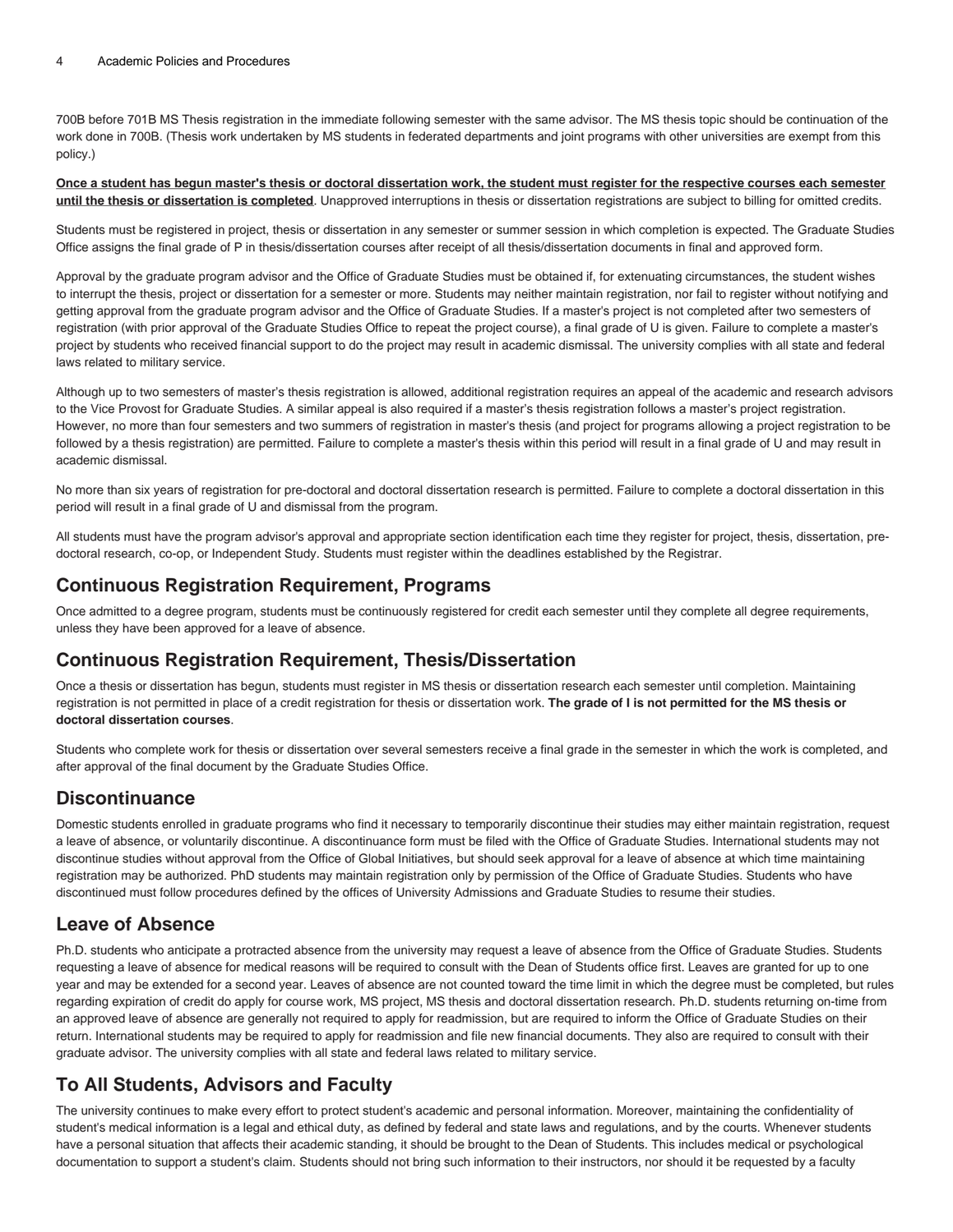member. The Dean of Students has staff to evaluate such information to verify its legitimacy. The Dean of Students will then notify the faculty member(s) if a student has a legitimate absence and will ask that the student receive consideration in making up any missed course work or exam. This process ensures student privacy and, just as important, consistency in dealing with such matters.

### **Readmission After Voluntary Discontinuance**

Students who have voluntarily discontinued their studies without receiving a leave of absence, and who have not been dismissed from an NJIT graduate program, must apply for readmission to the Office of University Admissions by the application deadline. A non-refundable application fee must accompany applications. Applicants are subject to all probationary and unmet conditions in force at the time they discontinued their studies. Program requirements at the time of readmission will apply in addition to satisfaction of any prior unmet conditions.

#### **Maintenance of Registration**

Students enrolled in a degree program who find it necessary to temporarily discontinue their studies are permitted to maintain registration with approvals as noted above, for a fee for each semester they do not register. Master's students may maintain registration for a maximum of two consecutive semesters per leave. Ph.D. students may maintain registration for up to four semesters (consecutive or not) with appropriate justification. Registration holds are placed on students who reach or exceed these limits. Continuation of financial support for Ph.D. students after their return from maintaining registration is not guaranteed so they should contact their department before deciding to maintain registration. Students working on a MS project, MS thesis or doctoral dissertation are generally not permitted to register for maintaining registration. International students on F-1 and J-1 visa status may not maintain registration unless they have obtained prior written permission from the Office of Global Initiatives.

Students who maintain registration are mailed registration notices for the following semester and are not required to apply for readmission. After receiving approval to maintain registration, students must register for "Maintaining Registration" on the course registration website.

Each semester in which registration is officially maintained is not counted in the total time period allotted to complete degree requirements.

### **Responsibility for Registration**

NJIT emails notices in advance, but cannot guarantee delivery. Regardless, students are expected to obtain all necessary information and comply with all registration procedures on time.

### **Scheduling of Classes**

Graduate courses are, in general, scheduled for late afternoon and evening hours. Special programs, such as the Executive Management and some online programs, have their own schedules.

### **Course Cancellations**

The university does not guarantee offering all or any of the courses listed in this catalog. When there is inadequate registration, a course may be canceled without notice. The Registrar will attempt to notify all students of course cancellations before the first meeting of the semester.

# **Room Changes**

Room and laboratory changes are in the online schedule maintained by the Registrar via **Highlander Pipeline**.

# **Courses Taken at Other Colleges**

#### **Cross-Registration Procedures**

Students may take courses at Rutgers-Newark provided that the:

- Course is used toward a degree.
- Course is not offered at NJIT, or, because of a conflict in schedule, cannot be taken at NJIT.
- Approval is obtained, in advance, from the student's advisor.
- Approved cross-registration form is submitted by the student to the host school. The course must also be included on the NJIT registration form.

Students in joint programs should register at the school that admitted them to their current degree program. Students from Rutgers-Newark must be matriculated in graduate programs at their home institution to cross-register for NJIT courses. Students from Rutgers-Newark who cross-register into NJIT are considered NJIT non-matriculated students and are therefore limited to 9 credits maximum. In order to take more than 9 credits, these students would have to apply and be admitted as matriculated students for an NJIT graduate degree program.

Summer course registration procedures, and inclusion of courses on NJIT transcripts for students wishing to take courses at Rutgers-Newark, are determined by the Transfer of Credits policy outlined below. In general, cross-registration cannot occur for summer sessions.

# **Registration at Another College**

To take graduate courses at colleges other than those in the cross-registration program or during the summer sessions at Rutgers-Newark, students must obtain prior approval from their advisor and the Office of Graduate Studies. Students should review the section on **"Transfer of Credits"** if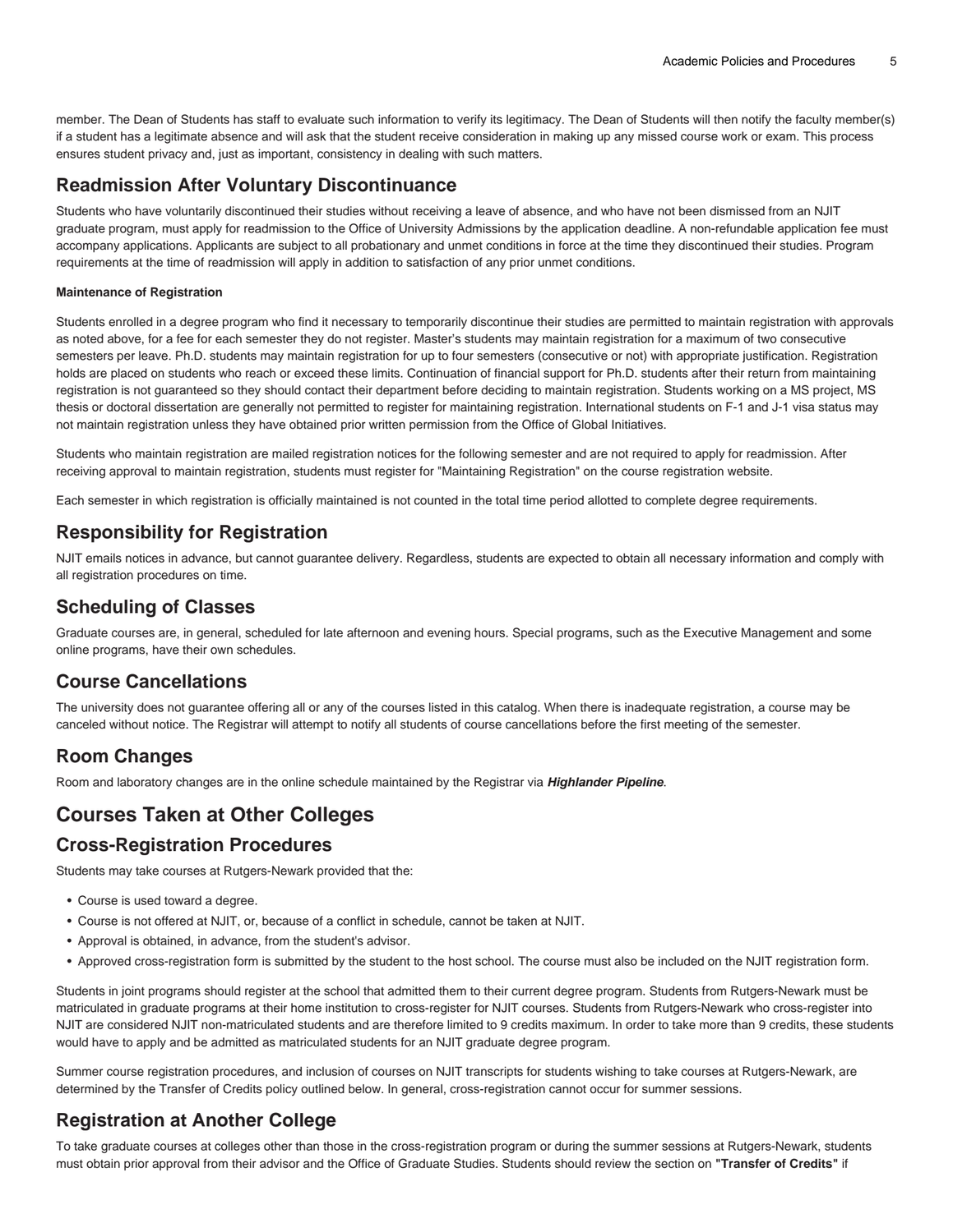they wish to transfer these courses to an NJIT program. Tuition remission from NJIT is not available for courses taken at educational institutions not participating in NJIT's cross-registration program.

# **Transfer of Credits**

Transfer credits are calculated by NJIT according to the total number of instructional minutes earned at the other institution. The equivalent instructional minutes of a maximum of 9 credits of graduate work, taken within seven years, from accredited US educational institutions may be transferred and applied to degree requirements at NJIT. Credits from educational institutions outside the United States (except Canada) cannot be transferred as individual courses. The university does not grant transfer credit for work experience or other non-instructional activities.

Groups of courses may sometimes be accepted as a block of credits toward some types of programs. Subject to specific MBA program conditions, an equivalent block of 12 credits can be accepted from a graduate degree previously awarded by a US AACSB accredited management program or internationally from a program accredited by AACSB or an AACSB-affiliated accrediting agency. For the MBA program, the proposed block must be based on courses with grades of B or better and on courses with equivalent credit values of 3 or more credits

Credits are transferred only if the courses were taken for full academic credit, were never applied to any other degree, and a final grade of at least B (3.0 GPA equivalent) was attained. In addition, the student's graduate advisor and the Office of Graduate Studies must agree that such courses directly relate to the student's program of study at NJIT before they can be transferred.

Requests for transfer credit must be submitted on a form available from the Office of Graduate Studies, accompanied by course descriptions from the other educational institution. Students must also arrange for the other institution to send an official transcript to the Office of Graduate Studies at NJIT. Requests may be submitted and approved at any time but are not added to a student's record until matriculation is granted and one semester completed. Grades that are transferred will not be calculated in cumulative GPAs.

# **Transfer of Credits Within NJIT**

A student may transfer credits from one program to another program within NJIT under certain circumstances. This type of transfer requires consultation of the advisor with the Office of Graduate Studies but does not require completion of a transfer credit form or submittal of NJIT transcripts. All graduate credits taken at NJIT, regardless of the major, appear on a general transcript.

#### **Responsible Conduct of Research (RCR) course**

**INTD 799**, the 0-credit RCR course, must be taken by all PhD students in their first year of studies. Master's students registering for the first time in Master's Thesis (commonly a 701B or 701C course) or Master's Project (commonly a 700B course) must take simultaneously this RCR course. Students learn in this online course how to maintain high standards in professional integrity and ethics while working on research projects. The course focuses on such topics as conflict of interest, research and ethics, plagiarism, reproducibility of results, research misconduct, authorship, and data management. To receive the satisfactory (S) grade, a student must be awarded the course completion certificate.

# **Academic Standing**

# **Enrollment Status**

Students registered for 9 credits or more in a semester are considered full-time. Also, PhD students and MS students completing an MS thesis may be considered full-time under certain conditions. Please, contact the Graduate Studies Office or visit its [website](https://www.njit.edu/graduatestudies/full-time-status-ms-students/) [\(https://www.njit.edu/graduatestudies/full](https://www.njit.edu/graduatestudies/full-time-status-ms-students/)[time-status-ms-students/\)](https://www.njit.edu/graduatestudies/full-time-status-ms-students/) for further details. International students must be in full-time status every semester. The Office of Global Initiatives will report, in SEVIS, international students who meet the full-time definition under F-1 regulation 8CFR 214(f)(6). Any international students unsure of their status should contact the office at 973-596-2451 or e-mail to [global@njit.edu.](mailto:global@njit.edu) Students who are not registered for 9 credits and do not meet the conditions for full-time certification are considered part-time.

# **Full-time Certification**

The Office of Graduate Studies may certify students as full-time even if they are not registered for 9 credits, under any of the following circumstances:

- If a master's thesis registration is included in a prior semester, an additional semester (maximum of two semesters) with only a master's thesis registration is acceptable. The student must be in good academic standing.
- Students have fewer than 9 credits remaining for completion of all degree requirements and are registered for all credits needed to complete the degree. This certification can only be given for one semester.
- Doctoral candidates who completed all required course work and meet the minimum dissertation registration requirements as per NJIT's outlined policy (see below).
- Students originally registered for 9 credits but have substantial extenuating circumstances that require a reduction in course load. Normally this certification applies only in cases of medical or similar emergencies that incapacitate a student for a significant part of a semester. Improper course registration, failure to seek proper advisement, inadequate academic progress, or risk of earning a weak or failing grade are not extenuating circumstances. Inability of an international student who had earlier filed a financial attestation to pay tuition and fees, is also not an extenuating circumstance.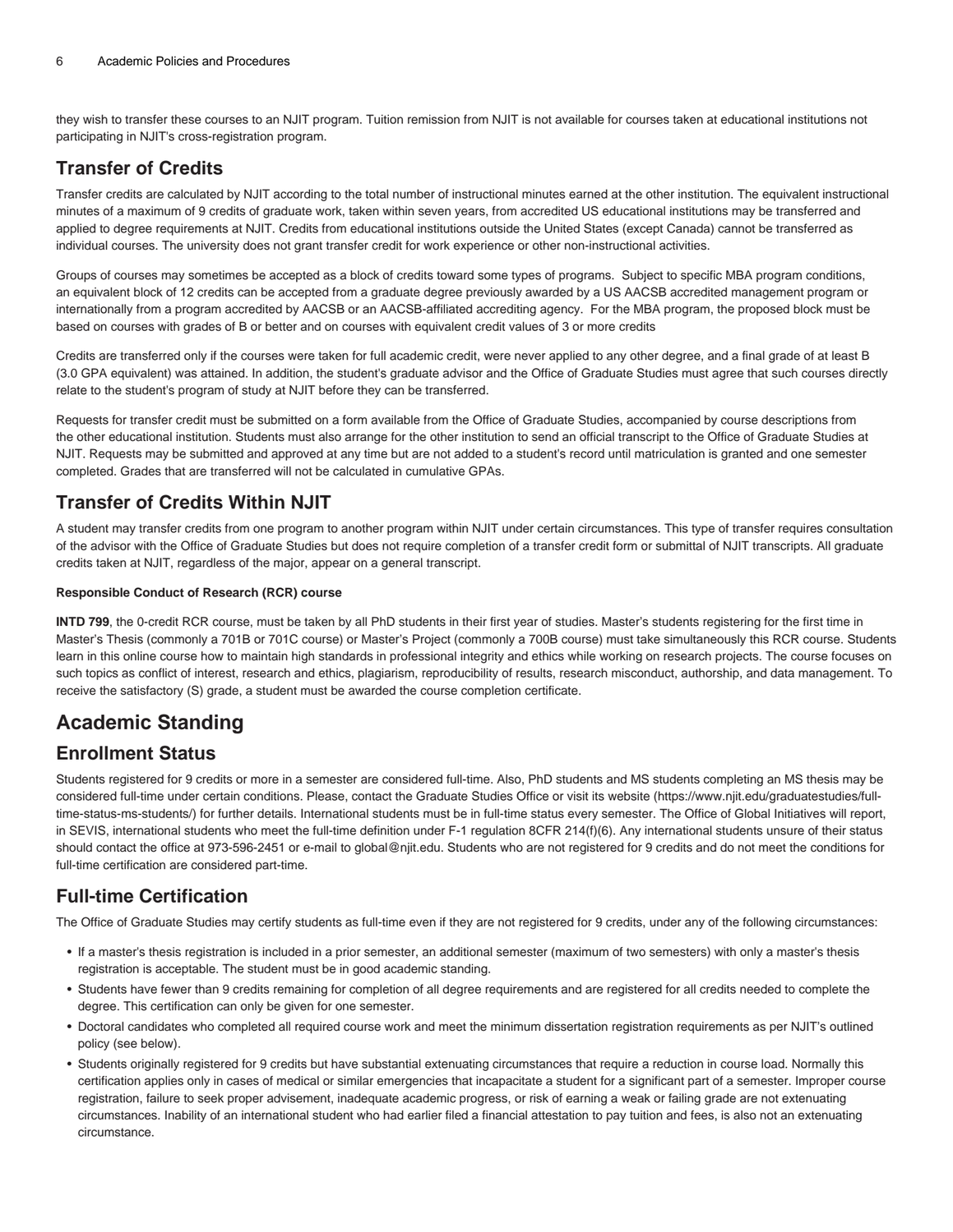- Students on a full-time cooperative education assignment are registered in a graduate co-op work experience or equivalent course. The Office of Graduate Studies should be consulted for limits on cooperative education because cooperative education has an influence on full-time certification and allowable time to complete the degree.
- Audited courses and withdrawn courses do not count toward full-time status; ESL (English as a Second Language) courses may not count as one course each.

#### **Half-time Students**

For federal, financial aid, and other reporting purposes, half-time graduate student status may be defined for students registered for 6 credits or fewer during a semester. Contact the Office of Graduate Studies for more information.

#### **Grades**

The following grades are used for graduate courses:

| Grade  | <b>GPA</b> | Significance                                                   |
|--------|------------|----------------------------------------------------------------|
| A      | 4.0        | Excellent                                                      |
| $B+$   | 3.5        | Good                                                           |
| B      | 3.0        | Acceptable                                                     |
| $C+$   | 2.5        | Marginal Performance                                           |
| C      | 2.0        | Minimum Performance                                            |
| F      | 0.0        | Failure                                                        |
|        |            | Incomplete                                                     |
| W      |            | Approved Withdrawal                                            |
| AU     |            | Audited (no academic credit)                                   |
| S or U |            | Satisfactory or Unsatisfactory                                 |
| P      |            | Passing for Master's Thesis or Doctoral<br><b>Dissertation</b> |

#### Grad Grades

(Unlike undergraduate courses, there is no D grade for graduate courses. Assigned grades must be consistent with the level of the course and not the matriculation level of the student in the course. Grades used in GPA calculations (A, B+, B, C+, C, and F) are not to be used as grades for dissertation research (790), pre-doctoral research (792), master's thesis, 0, 1/2, and 1 credit seminars, co-op, teaching methods, and ESL courses. Incompletes are not assignable for these courses with the exception of co-op as described later.)

### **Grades in MS Project, MS Thesis and Doctoral Dissertation**

Grades for these courses are S or U until completion. Students who do not complete a thesis or dissertation in a semester, regardless of accumulated credits, must register again for 3 credits of thesis, or at least 1 credit of dissertation (per program requirements) in the following semester.

**Effective Fall 2020, the allowable grades in the 700B MS Project are S or U** (for federated departments and joint programs with other universities, the allowed MS Project grades may differ).

The final grade for a completed and approved thesis or dissertation is P. Thesis and dissertation work requires a successful defense before a thesis or dissertation committee as well as submission of the final thesis or dissertation documents to the Office of Graduate Studies, after which the P is assigned by the Graduate Studies Office.

Semester and cumulative GPA calculations by the Registrar only include courses for which a letter grade is given. Letter grades cannot be given for work not submitted. Receipt of two U grades for project, thesis, dissertation, or pre-doctoral research can result in dismissal from the program.

# **Special Topics**

Regular letter grades are assigned for special topics courses.

### **Independent Study**

Regular letter grades are assigned for Independent Study (normally numbered 725 and 726) courses.

### **Incomplete**

A grade of I (Incomplete) is given when courses cannot be completed because of special circumstances. Students on academic probation are not permitted a grade of Incomplete without permission from the Office of Graduate Studies. Required course work may be finished at the discretion of the instructor, no later than the end of the subsequent semester. Receipt of an I does not require or suggest attendance in the course in the following semester. A letter grade must be assigned by then or a grade of F will be automatically assigned. Students nominated for financial awards must have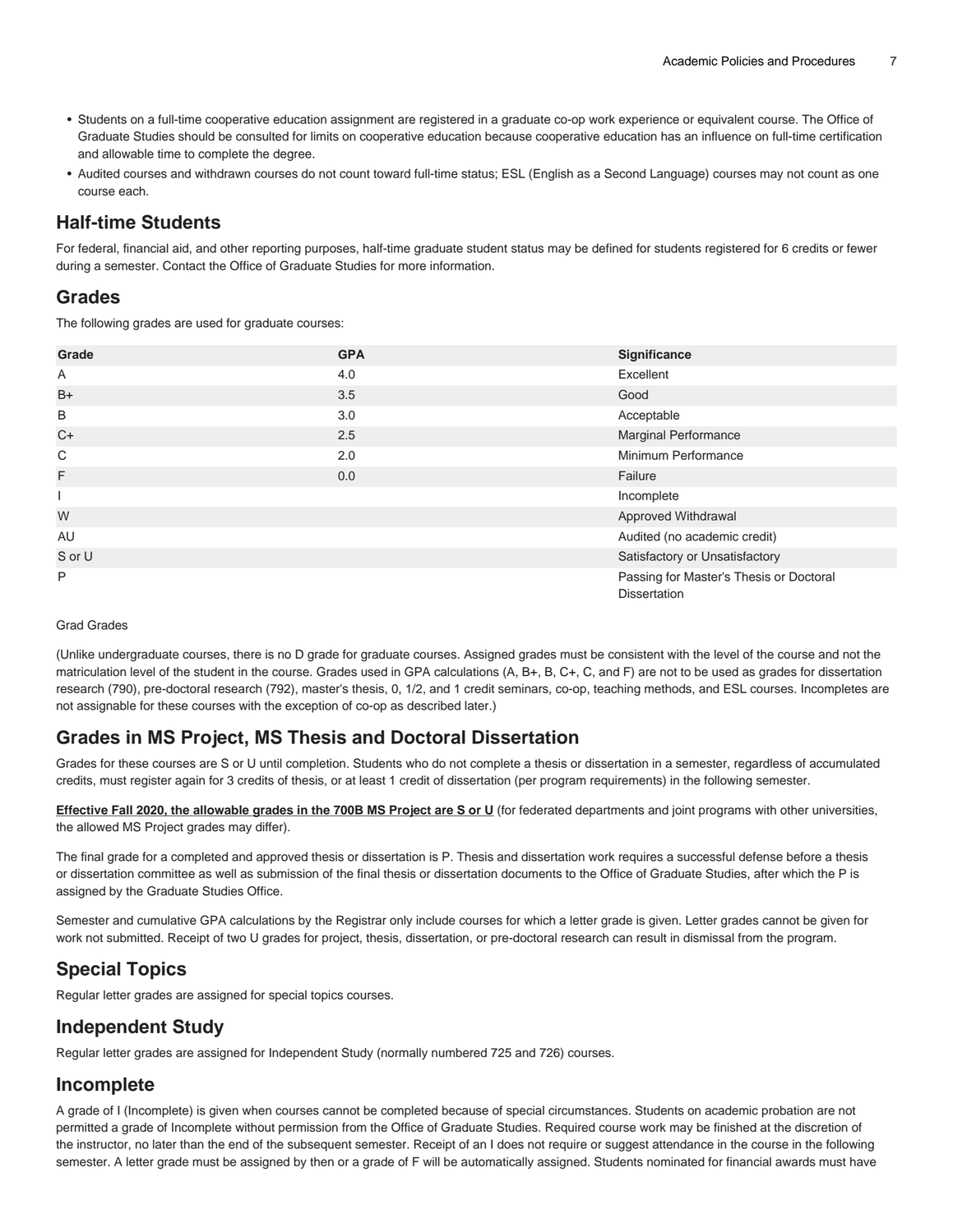I grades resolved by the fourth week of the subsequent semester to allow a determination of their eligibility for the award. The new grade cannot be changed.

A grade of I cannot be given for thesis, project, dissertation, seminar, pre-doctoral research, or English as a Second Language (ESL) courses. Students in joint programs or cross-registered from Rutgers-Newark should note that NJIT has a different and much earlier deadline for resolution of I's before they automatically become F's. Some departments may assign an initial I for co-op courses, which may be changed to an S or U based on submittal of a report by the student to the co-op advisor. Students continuing for a second consecutive registration period in co-op with the same employer will have an I assigned as a grade for the first registration. This will be changed to S or U, based on co-op performance and evaluation by the co-advisor at the end of the second registration period.

### **Satisfactory and Unsatisfactory**

The grades S and U report progress in project, thesis, dissertation, and pre-doctoral research courses. These also can be final grades in project, seminar, co-op, teaching methods and ESL courses. The grade of S is given for satisfactory progress and U is given for unsatisfactory progress. Students who fail to meet with the instructors of these courses or do not satisfy relevant attendance requirements will receive a U grade. Credits for courses in which U is received cannot count toward a degree.

### **Grade Reports**

The Registrar no longer issues grade reports. Grades may be viewed using a confidential password and identification number at [http://www.njit.edu/](http://www.njit.edu/registrar/) [registrar](http://www.njit.edu/registrar/) [\(http://www.njit.edu/registrar/](http://www.njit.edu/registrar/)), the registrar's home page.

#### Grade Changes

Grade change requests will not be accepted after the end of the subsequent semester. Students should carefully monitor their records and contact the Registrar about any missing or incorrect grades no later than the end of the following semester.

### **Grade Disputes**

Students are expected to resolve disputes about grades with their instructors. If they cannot reach a satisfactory settlement with their instructor, students are permitted to request the intervention of the chairperson of the department. NJIT's grade appeal policy is available at the Office of the Provost's website.

#### **Course Repetition**

A maximum of two course repetitions are allowed in matriculated graduate study; if necessary, this will allow a student to repeat a course two additional times. The grade received in a repeated course is calculated in the cumulative GPA, but the first grade still appears on the transcript. If a course is repeated two additional times, all grades will appear on the transcript, while the first and second attempts associated with the course will be excluded from the cumulative GPA calculation.

Students may not repeat a course without prior approval from the department. Non-matriculated students, including certificate students, are allowed to repeat only one course once. Students who receive an F in a course will be required to repeat that course.

The academic advisor may contact the Vice Provost for Graduate Studies if the course is no longer offered or not applicable to the student's current program, or other extenuating circumstances are believed to exist.

# **Progress Toward Degree**

### **Academic Performance and Satisfactory Progress Policy**

Students must maintain satisfactory progress in working toward a degree. Federal and state regulations governing financial aid and awards require that students receiving aid from government agencies must meet academic performance and progress requirements defined by the university and approved by the appropriate government agencies.

NJIT reviews the academic standing of all graduate students at the end of each semester. To have satisfactory academic standing, students must have a cumulative GPA of 3.0 or higher, must have a GPA in two consecutive semesters of 3.0 or higher, must meet all university requirements and must be making satisfactory progress toward a degree. Students who do not have satisfactory academic standing are subject to academic warning, academic probation or academic dismissal.

### **Academic Warning**

Students who have completed at least one full-time semester (or its equivalent of 9 credits) and do not have satisfactory academic standing should meet with their graduate advisor to review their academic record.

# **Academic Probation**

Students who have completed at least 9 credits and do not achieve satisfactory academic standing may be placed on academic probation or be subject to dismissal. Conditions for continuing graduate study at NJIT are sent to students on academic probation. The academic advisors will work with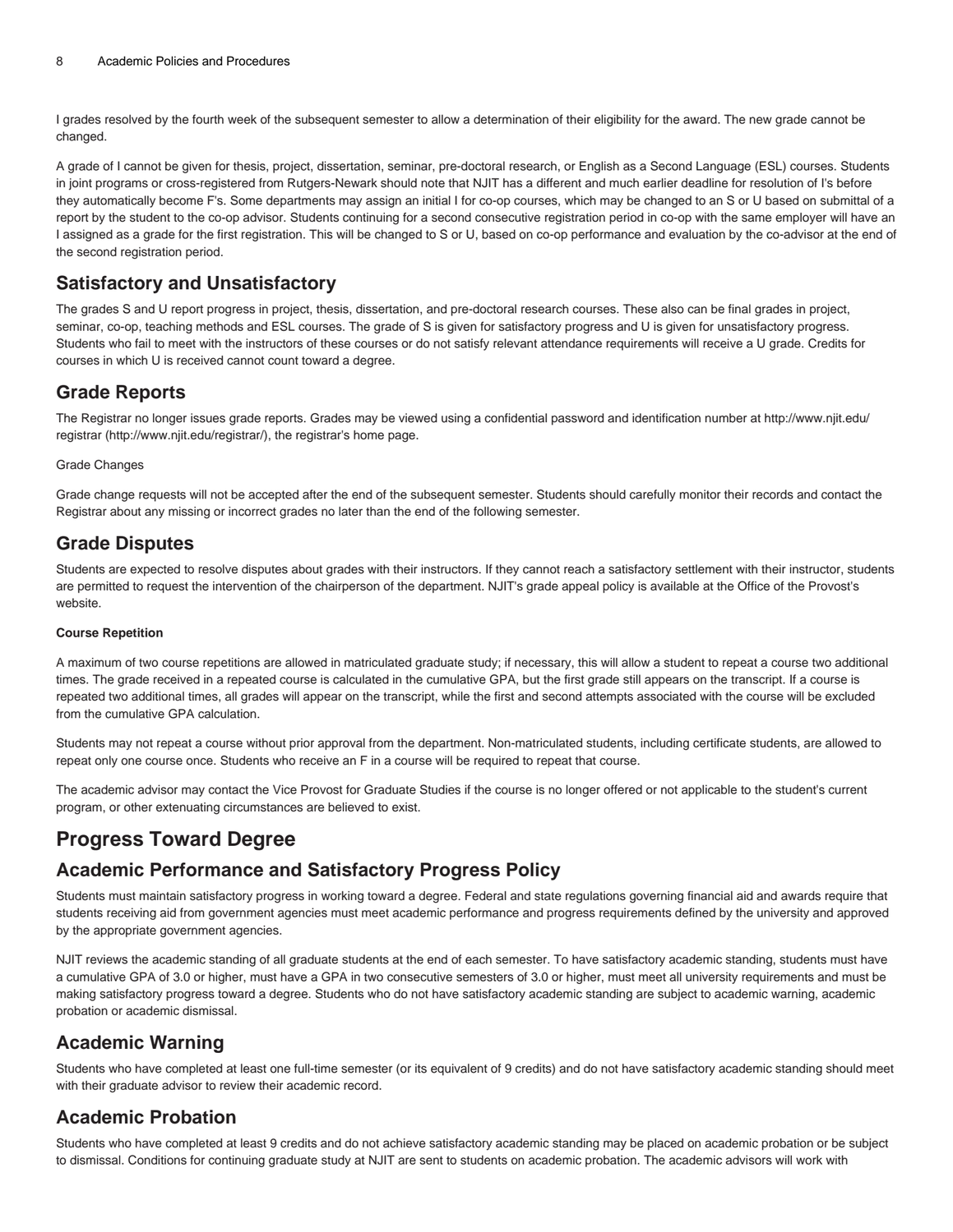students to determine approaches toward successful program completion. Academic probation is noted on the permanent academic record. Students on probation for two consecutive semesters are subject to dismissal from the graduate program.

#### **Dismissal**

Students may be dismissed from graduate gtudies for cause at any time. Cause shall include, but is not limited to:

- Failing to meet the conditions of admission.
- Failing to maintain a cumulative GPA of at least 3.0 after completing one semester or attempting at least 9 credits.
- Failing to make satisfactory progress toward a degree.
- Failing to meet the requirements for graduation.
- Failing a required or repeated course more than once.
- Failing to satisfy requirements for project, thesis, or dissertation within the required time limits.
- Failing doctoral qualifying and similar examinations required for continuing studies in the program, or failing to take examinations within prescribed time limits.
- Professional conduct offenses as defined in the NJIT Code of Professional Conduct.
- Making a false representation relating to admission, registration, or the awarding of financial support.
- Failure to pay all tuition, fees and other charges within the required time limits.

Dismissal is noted on the permanent academic record.

Decisions relating to a graduate student's academic status are made in accordance with regulations approved by the faculty and its standing committees.

Students who disagree with a decision should attempt to resolve the matter with those immediately responsible. When a matter cannot be resolved at this level, students should appeal to the Chairperson of the department and then to the Dean of their school or college.

### **Readmission if Dismissed**

Students dismissed from NJIT for academic reasons may apply for readmission to another degree program after at least one calendar year has passed.

Dismissed students who seek readmission should apply to the Office of University Admissions at least two months before the date of intended readmission. These students must complete, in full, the application for admission and provide all requested documentation, regardless of previous applications. Readmission is treated as a new application. Readmits compete against all other applicants for admission that semester. The circumstances and conditions of the dismissal will be considered in the readmission process.

Students dismissed for professional conduct offenses or for making false representation will not be readmitted to NJIT.

Students who reapply should also include supportive material to justify readmission. Such material may include, but may not be limited to, scores obtained in the GRE or GMAT, grades obtained in graduate level work at other institutions, letters of recommendation, and a statement by the applicant. A non-refundable fee must accompany applications.

# **General Graduate Degree Requirements**

Graduate degree candidates must achieve a cumulative GPA of at least 3.0 in all graduate-level courses (500 level and above) and satisfy other academic and non-academic requirements. These include financial obligations to the university. Students whose programs require a thesis or dissertation must complete these within time limits and policies prescribed by the Office of Graduate Studies. Master's theses and doctoral dissertations must be submitted for final approval to the Office of Graduate Studies. Master's projects need to be submitted only to the advisor.

At least three program approval signatures are required for master's theses; at least five are required for doctoral dissertations (at least four signatures are required for the Urban Systems program). Fees that must be paid include, but are not limited to, the copyright fee.

# **Grade Point Average Calculation**

GPAs are calculated for each semester and cumulatively for the entire graduate record. In order to obtain a graduate degree, candidates must have a cumulative GPA of at least 3.0 when considering all graduate-level courses. All 500 level (500G for Architecture) or higher graduate courses are included in the cumulative graduate GPA. Only the initial grades for graduate courses that have been repeated (with a maximum of two allowed) are excluded from GPA calculations. Undergraduate credits taken by graduate students are not counted. Some programs also may require a 3.0 GPA in designated core course requirements.

In addition, the cumulative GPA for all courses counted for the degree must be 3.0 or better. The passing grade for the master's project is S. Successful completion of a master's thesis or doctoral dissertation, along with defense, will be assigned a grade of P for passing. The P grade is for the thesis or dissertation credits taken in the student's final semester.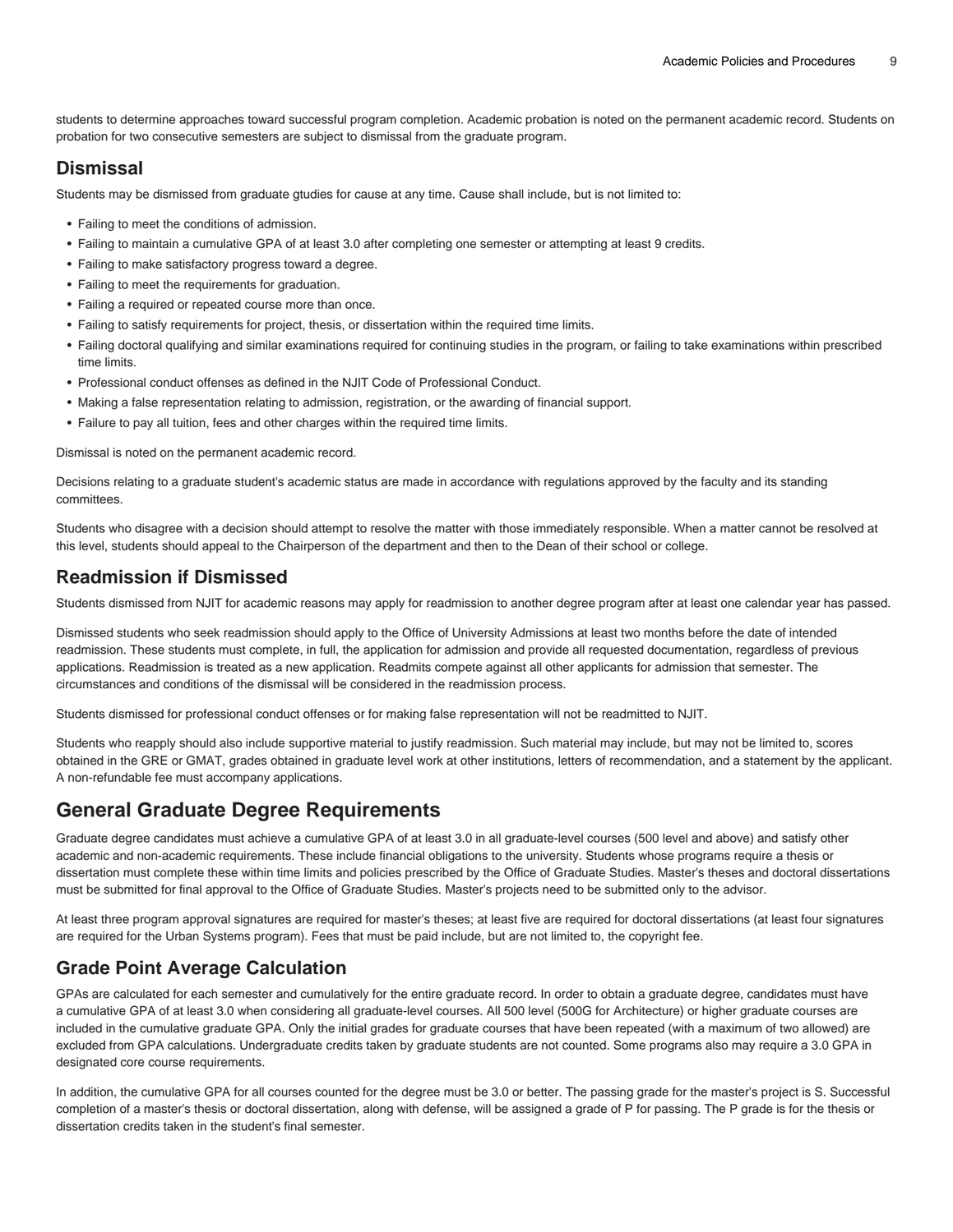### **Graduation Certification Course Exclusion**

Under extenuating circumstances, the graduate student's academic advisor may suggest the exclusion of specific courses for the calculation of the student's GPA. These courses will not count for graduation certification and degree requirements. Prior approval of the Vice Provost for Graduate Studies is needed. The required form may be requested only by the advisor by contacting the Office of Graduate Studies and justifying the request.

For students transferring between graduate programs, the advisor must submit the Graduation Certification Course Exclusion form within a month after the student enrolls in the new program.

### **Theses and Dissertations**

Theses and dissertations submitted for graduate degrees must follow a prescribed university format. The approved format is based on the Estrin/Roche manual: Guidelines for Scientific and Professional Theses. The Office of Graduate Studies provides seminars, guidance documents and continuing assistance for students. The office or its website should be consulted for more information.

Degrees cannot be certified until the Graduate Studies Office receives and approves the final thesis or dissertation documents with all related requirements completed. The Graduate Studies Office assigns the final grade of P in the last semester after satisfactory submission of the thesis/ dissertation documents to Graduate Studies. Arrangements can be made for a specified period to sequester a completed thesis or dissertation for proprietary or patent reasons, if requested by the student and the advisor.

# **Special Topics**

Special Topics courses are occasionally offered by departments to present new areas of high demand where rapid developments in the field have not allowed time for formal approval of such courses. These are announced by the departments in time for registration and are typically well-enrolled. They may be at the master's or doctoral level. There is no university limitation on the number of special topics courses that may be taken.

### **Independent Study**

Independent study is for students who want highly specialized study with a specific faculty member in areas in which specifically titled courses are not normally available. Students should see their advisors regarding independent study options. For students in doctoral programs, a maximum of two independent study courses may be used to partially satisfy the 700-level course requirement. Enrollment in independent study may be as low as one student under a faculty section number.

# **Expiration of Credit**

For all degrees, credits expire seven years after completion of the semester in which they are earned. Expired courses cannot be used to fulfill degree requirements and must be replaced by current credits. Exceptions can be made by the Vice Provost for Graduate Studies after receiving an appeal from the student's academic advisor.

Degree requirements must be generally completed within seven years of original admission. For Ph.D. students entering the program after August 2015, the limit is six years of attendance. Approved leaves of absence do not count against these limits although the validity of individual courses may still expire during the seven-year period. Requests for waivers of the seven-year limit for extenuating circumstances, other than mere failure to register, are made to the Vice Provost of Graduate Studies after receiving an appeal from the student's academics advisor. The technical content and remaining currency of courses is considered in evaluating these requests. The majority of courses in rapidly changing fields are not likely to be accepted after seven years.

# **Awarding of Degrees**

Degrees are awarded three times each academic year: August, December and May. The university conducts its commencement ceremony once per year, normally in May. Students who have not completed all requirements for the degree cannot participate (walk) in the May commencement.

#### Deadline Waiver

Advisors of applicants for the August, December or May degree dates whose master's thesis or doctoral dissertation is substantially complete, but who are unable to submit it in final form by the specified date, may request a deadline extension from the Vice Provost of Graduate Studies. Such students may then apply for the next scheduled graduation without having to pay for additional thesis or doctoral dissertation credits. Advisors should contact the Office of Graduate Studies for further information.

Students who do not meet the deadline waiver will be required to register for master's thesis or doctoral dissertation in the subsequent enrollment period to allow formal completion.

# **Master's Degree Requirements**

NJIT offers Master's degrees in a variety of disciplines through the five degree granting colleges and schools: Newark College of Engineering, College of Science and Liberal Arts, Ying Wu College of Computing, Martin Tuckman School of Management, and College of Architecture and Design. NJIT also offers master's degrees in interdisciplinary areas that may include coursework from a number of colleges or schools. The programs are flexibly arranged to allow new specializations and to allow new programs to be developed in response to changing needs. All current programs are listed in another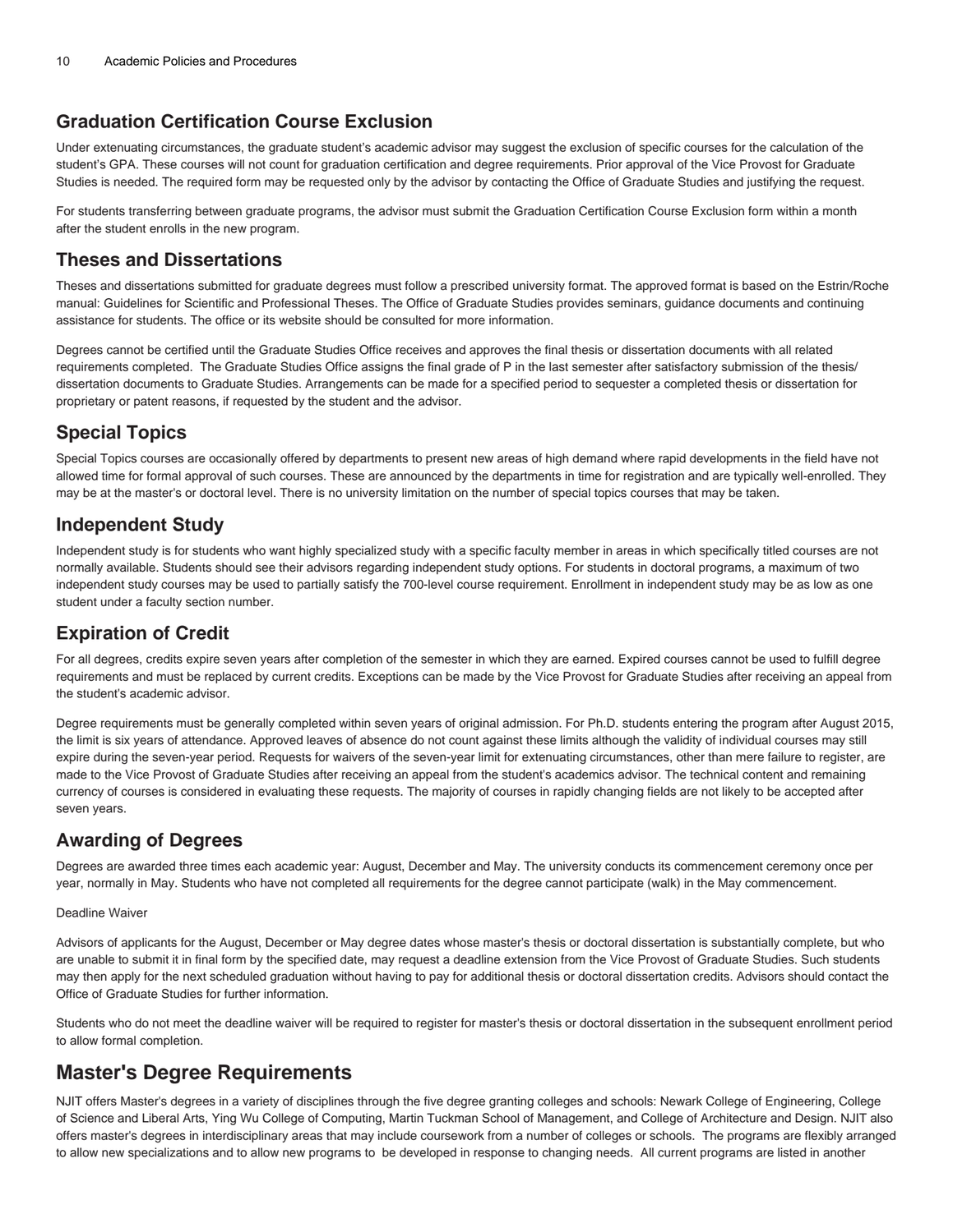section of the catalog. Students seeking more than one Master's degree should consult the Office of Admissions and the Office of Graduate Studies. There are options available that can reduce the time and number of credits for completion of the second degree.

Most master's degree programs require a minimum of 30 credits to complete. Some master's degree programs, particularly those in professional areas, require additional credits beyond 30 credits. Specific program sections of the catalog describe these requirements. In general, courses for master's programs must be numbered at the 600 level or above; some programs will allow up to two courses numbered 500-599. Some programs may also require a master's thesis or a project.

Up to 9 credits from outside NJIT, subject to approval by the advisor and the Graduate Studies Office and based on NJIT transfer credit policies described elsewhere, may be applied to master's degrees. Generally, NJIT does not allow transfer of credits already used as part of the credit requirements for a prior degree awarded by another university. However, students who have completed a master's degree elsewhere that includes more than the typical 30 credits for a master's degree and are considering an NJIT master's degree that also includes much more than the typical 30 credits, such as an MBA or an MArch degree, will be considered for a block transfer of up to 12 credits from the prior degree toward the NJIT degree. These types of transfer will require approval of the advisor and the Vice Provost for Graduate Studies.

# **Bridge Program**

Students who seek a master's degree in an academic discipline different from that of the bachelor's degree may be admitted to a master's degree program but may be required to complete appropriate undergraduate and/or graduate prerequisites in addition to the normal graduate degree requirements of the program. The program of courses will be individually designed in consultation with their graduate advisor. Bridge courses must be completed before 9 credits of graduate degree courses are earned. Bridge courses are not counted as degree credits but do count in graduate GPA calculations if the course is numbered 500 (500G for Architecture) or higher.

#### **Master's Thesis Advisor, Committee, and Defense**

A master's thesis committee should be formed at the start of the second semester of thesis registration (or at the start of the first semester if a single semester completion seems certain). The committee must have at least three members. All members of the committee must hold faculty rank.

The chair of the committee must be a tenured or tenure track faculty member in the department or program offering the degree. At least one other member of the committee must be a member of NJIT's Graduate Faculty. The [Guidelines for Graduate Faculty](http://www5.njit.edu/provost/grad-study/) [\(http://www5.njit.edu/provost/grad-study/\)](http://www5.njit.edu/provost/grad-study/) membership at NJIT must be when forming a committee. Approval of the committee is made by the program director and reported to the Graduate Studies Office on a standardized thesis committee appointment form.

The thesis defense must be defended in a public forum. Successful defense of the thesis is determined by vote of the thesis committee. The committee members must be present at the defense. Every member of the thesis committee must sign and date the approval page of the final thesis document. A report on passage, conditional passage, or failure of the defense is completed by the thesis committee chair, signed by the thesis committee members, and sent to the Graduate Studies Office on a standardized form.

# **Ph.D. Degree Requirements**

Detailed descriptions of the degree requirements for specific degrees or degree/discipline combinations may be found in the Degree Programs section of this catalog.

#### **PhD degree requirements for students entering a Ph.D. program after August 2015**

1. Ph.D. coursework registration requirements

Ph.D. students with a recognized Master's degree or equivalent are required to take four 700-level 3-credit courses (12 credits). Ph.D. students with a recognized Baccalaureate degree are required to take eight 600-level or 700-level 3-credit courses (24 credits) of coursework beyond the Baccalaureate degree as well as four additional 700-level 3-credit courses (12 credits), for a total of twelve 3-credit courses (36 credits). Master's project (course 700), Master's thesis (course 701), or more than two independent study courses (courses 725 and 726) cannot be used to satisfy these coursework requirements. A Ph.D. student may substitute a 600-level course for a 700-level course only after the academic advisor appeals on behalf of the student to the Office of Graduate Studies and receives approval. A Ph.D. program may define an additional set of required courses that must be pre-approved by the academic college (multiple colleges may be involved for interdisciplinary programs). Whether or not a program requires additional courses above the aforementioned minimum requirements, a Ph.D. student's dissertation committee may ask the student to take additional courses.

2. Ph.D. dissertation registration requirements

- Ph.D. students who pass the Qualifying Examination (QE) must then register for 3 credits of pre-doctoral research (792B) per semester until they defend successfully the dissertation proposal.
- Ph.D. students who defend the dissertation proposal successfully must then register for the 1-credit dissertation course (790A) each semester until they complete all degree requirements.
- Students may take courses simultaneously with the 790 or 792 course as per Ph.D. program guidelines or dissertation committee recommendation.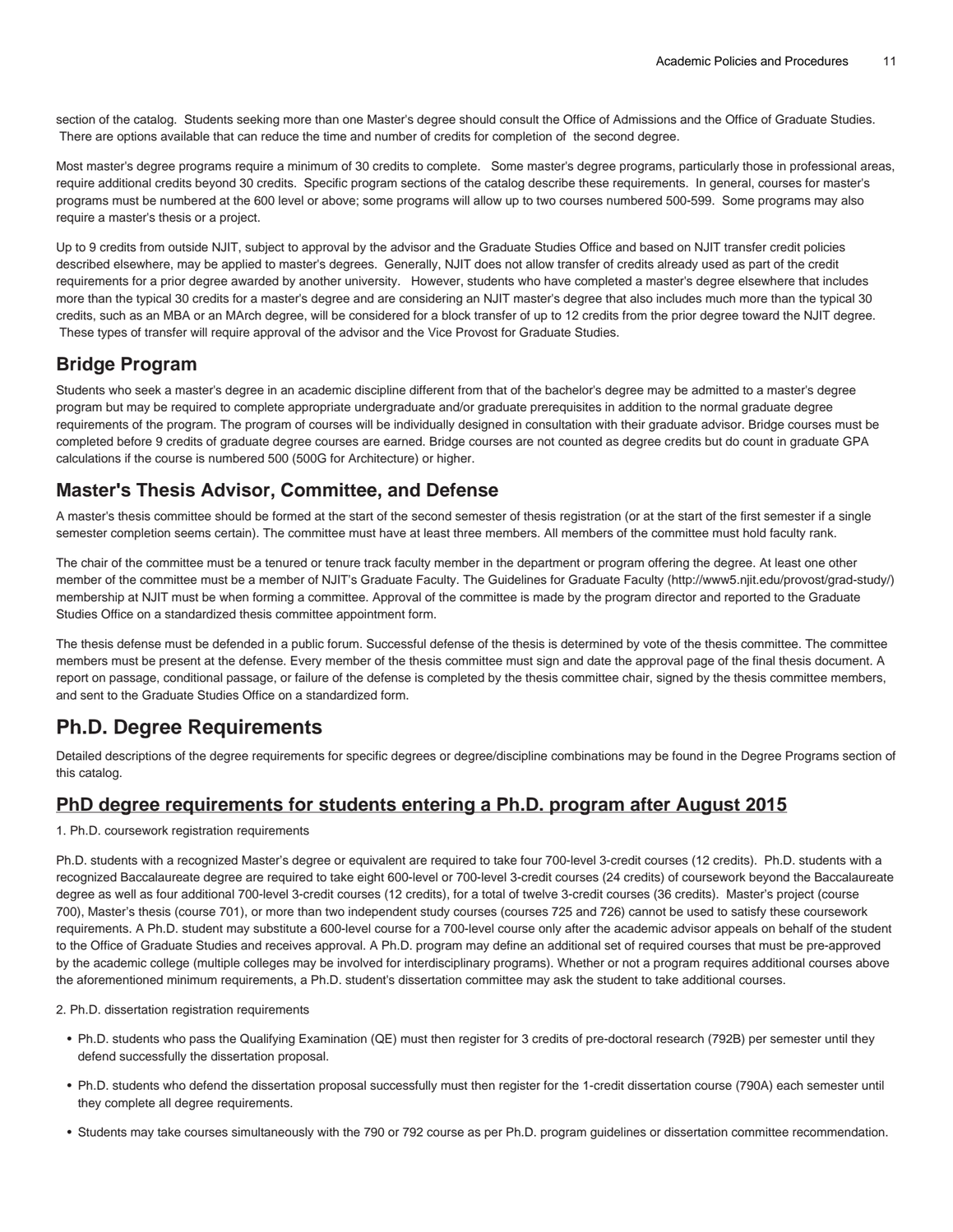- Students who do not meet the following deadlines will be dismissed from the Ph.D. program.
	- The required coursework for the Ph.D. program and the (major part of the) QE must be completed successfully by the end of the second year in the program.
	- The dissertation proposal must be defended in a public forum successfully either by the end of the third year in the Ph.D. program or four semesters after registering for the first time in the 792 pre-doctoral research course, whichever occurs earlier.
	- The dissertation must be defended successfully by the end of the sixth year in the Ph.D. program.

(Note: The credit requirements for any joint Ph.D. program, for which the names of multiple universities appear on the diploma, follow the explicit requirements of the joint program.)

#### **PhD degree requirements for students entering a Ph.D. program before August 2015**

The number of credits required for completion of doctor of philosophy degrees varies with the program and the level of entry into the program. Students holding a prior master's degree generally require a minimum of 60 graduate credits beyond the master's degree (which is assumed to have included at least 30 graduate credits beyond the bachelor's degree). Students entering the doctoral program with a bachelor's degree and who do not wish to complete a master's degree while pursuing the doctoral degree will be required to complete a minimum of 84 graduate credits beyond the bachelor's degree for programs offered by the Newark College of Engineering and 78 graduate credits beyond the bachelor's degree for programs offered by the College of Science and Liberal Arts.

Students who enter an NJIT doctoral program with two or more master's degrees already completed or a large number of appropriate prior graduate credits may be considered for a reduction in the credits required at NJIT. The evaluation of the requirements will be made by the program advisor in consultation with the Associate Provost for Graduate Studies. The minimum credit requirement for the doctoral degree at NJIT is 36 dissertation research credits, regardless of any other requirement waiver.

Doctoral program credit requirements for joint programs for which the names of multiple universities appear on the diploma, are to follow the requirements of the program as approved by the universities, generally a minimum of 72 credits beyond the bachelor's degree.

In addition to overall credit requirements, each program includes the following minimal requirements:

- For those entering the program with master's degrees, 24 credits of course work beyond the master's degree of which at least 12 credits must be at the 700 level and none at the 500 level or lower.
- For both entry levels; baccalaureate or master's start-point, at least 12 credits of course work at the 700 level; no more than two independent study courses may be used to satisfy this requirement. master's project or thesis cannot be used to satisfy this requirement.
- 36 credits minimum of doctoral dissertation research for programs offered jointly with other universities.
- 30 credits minimum of doctoral dissertation research for the programs offered by the College of Computing Sciences.
- Dissertation research credits in accordance with the program approval documents for programs offered jointly with other universities.
- Seminar attendance each semester or as required by the program. Nominal credit values, if any, for registration in seminar do not count toward fulfillment of overall credit requirements.

Students who wish to complete a master's degree while pursuing a doctorate in the same field must be approved for this by the doctoral department, the Associate Provost for Graduate Studies, and the director of graduate admissions, and satisfy all requirements for the master's degree, including any thesis or project requirement. In general, such permission is given only after passage of the research proposal exam or if the student is near completion of the doctorate. Students in doctoral programs initially, who terminate their studies at the master's level, will lose further eligibility for support.

### **Qualifying Examination**

Students must pass a qualifying examination within two years of being admitted into a doctoral program. Students are only permitted to take the examination twice. The passage of qualifying examinations is reported to the Office of Graduate Studies on the Qualifying Examination form. Each department determines its own policies with regard to format, grading, and review of examinations by faculty and students. Students are, at their request, permitted to view their examination papers in the presence of a designated faculty member and to see correct examination answers.

### **Dissertation and Pre-Doctoral Research Credits for Students Already Enrolled in the Ph.D. Program Before August 2015**

Students who entered the Ph.D. program before August 2015 may register for doctoral dissertation credits (course number 790) only after passage of the qualifying examination. They may register for a maximum of 6 credits of pre-doctoral research (course number 792) prior to passage of the qualifying exam. These credits may count toward the required number of dissertation credits for the degree. Dissertation and pre-doctoral dissertation credits are graded as S or U except that P is assigned to the last registration for doctoral dissertation upon completion of the degree.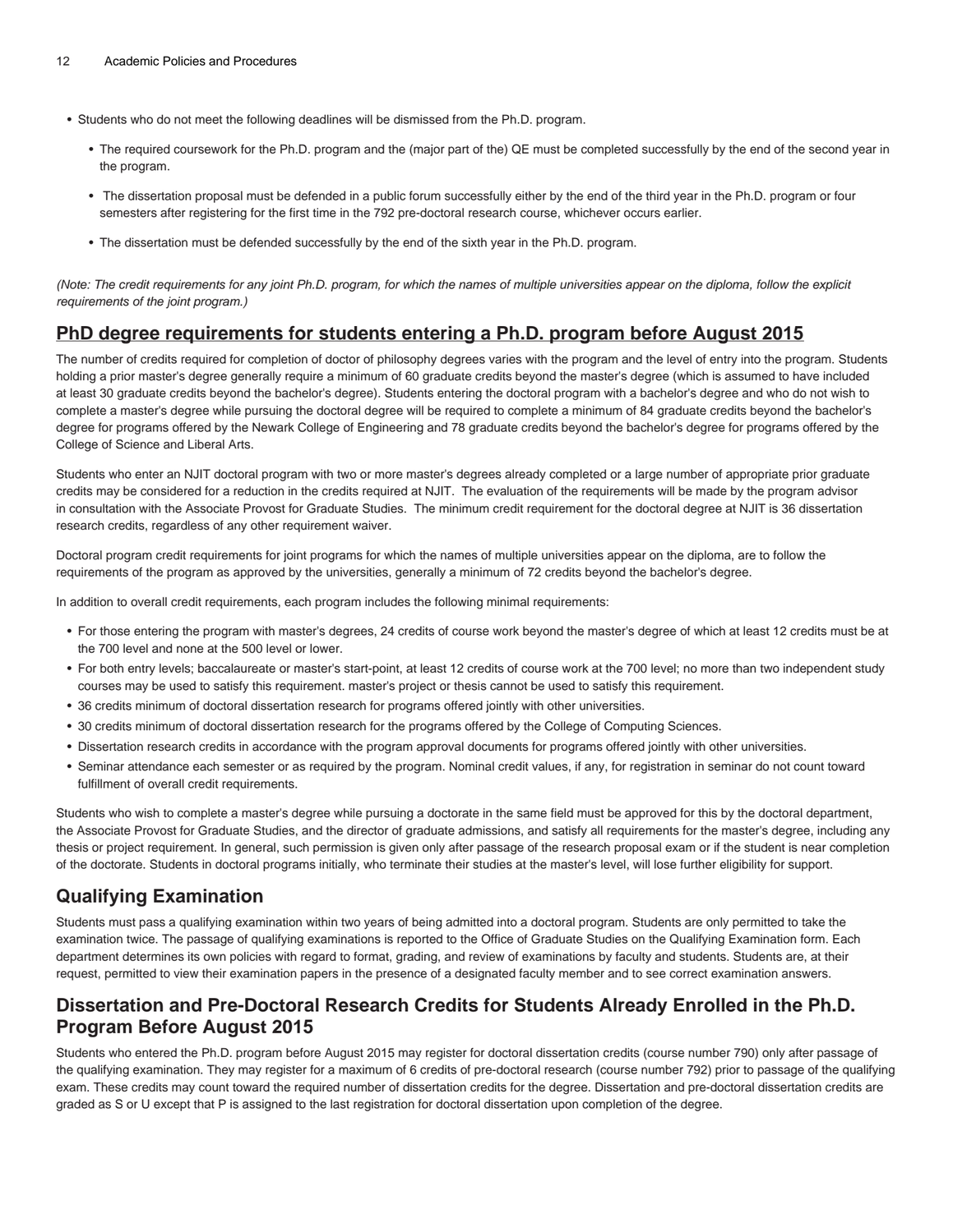### **Dissertation Advisor, Dissertation Committee and Research Proposal**

Doctoral students with a prior master's degree must choose their dissertation advisor(s) by the fourth semester in the program at the latest. Students without a master's degree must make the decision by the end of the fifth semester. (Different program requirements may apply for Ph.D. programs offered jointly with other universities.)

The department chairperson or doctoral program director is responsible in the student's department/program for approving originally the formation of dissertation committees. The committee must be finally approved by the Vice Provost for Graduate Studies. The [Guidelines for Graduate Faculty](http://www5.njit.edu/provost/grad-study/) ([http://](http://www5.njit.edu/provost/grad-study/) [www5.njit.edu/provost/grad-study/](http://www5.njit.edu/provost/grad-study/)) membership at NJIT must be followed when forming a committee. ( The committee consists of a minimum of five members (four for the Urban Systems program), one of whom is external to the student's academic program or to NJIT. The majority of the committee members are tenured or tenure-track faculty from the student's program or department having research experience or developing research interests related to the dissertation research. The dissertation committee chairperson typically is the doctoral candidate's dissertation advisor, but other faculty may be selected, provided they are from the student's program or department. The dissertation committee chair must be a tenured or tenure-track faculty member in the program. Two committee members, including an external member, may serve as co-advisors. The advisor or at least one of the co-advisors must be a tenured or tenure-track faculty member from the program.

Former students of any committee member, who are less than four years beyond doctoral completion, are specifically excluded from membership. The external committee member should either have appropriate faculty rank elsewhere or have sufficient research expertise to warrant inclusion on the dissertation committee.

Part-time doctoral students pursuing the doctorate with industry collaboration (i.e., [collaborative Ph.D.](https://www.njit.edu/admissions/collaborative-phd-programs/) ([https://www.njit.edu/admissions/collaborative](https://www.njit.edu/admissions/collaborative-phd-programs/)[phd-programs/](https://www.njit.edu/admissions/collaborative-phd-programs/))) may have at least one dissertation committee member from the participating industrial partner whose research credentials would otherwise be appropriate for a member of the university faculty. Committees for joint doctoral programs with other universities shall either follow these policies or the specific policies for the joint program consistent with the program approval and related documents.

Each doctoral program has specific requirements for preparing, presenting and accepting proposals. The dissertation defense is expected to be presented in a public forum. Research is expected to investigate or develop a unique contribution to science and technology. Research may be experimental, analytical, applied, or theoretical, provided it satisfies this criterion and is approved by the dissertation committee. It should be of a quality to warrant scholarly presentation or paper submission to reputable journals in accordance with program practice.

#### **Residency**

Doctoral candidates must spend at least one academic year in full-time residence. This requirement is sometimes waived with the approval of the dissertation committee and the Vice Provost for Graduate Studies. Such waivers are granted when a candidate's dissertation research requires use of research facilities at an approved off-campus site. A typical example for residency requirement waiver would apply in the case of students in the collaborative doctorate option.

### **Doctoral Candidacy**

Doctoral candidates are doctoral students who have completed all other requirements for the degree except the completion of the dissertation and the defense. This includes, as a minimum, passage of the doctoral qualifying examination, approval of the research proposal and completion of all course work. Status as a doctoral candidate does not imply candidacy for the degree. A degree candidate will be both near degree completion and have made a formal degree application for a particular graduation date.

#### **Dissertation and Defense**

The dissertation should be a scholarly publication of the quality to warrant conference presentation or paper submission to reputable journals. The dissertation must be defended in a public announced oral defense. Successful defense of the dissertation is determined by vote of the dissertation committee. All members of the committee must be present to hear the defense.

In regard to dissertation format, the standard reference is the latest edition of the Estrin/Roche Manual: Guidelines for Scientific and Professional Theses. Office of Graduate Studies policies on number of copies, document submission deadlines, fee payments, information documents, and grade submission for acceptance of the final dissertation and for doctoral degree certification are to be followed. The Office of Graduate Studies provides guidance and assistance to students working on formatting their dissertation. Students should contact the office for appointments early in the final semester. The review of format should proceed well in advance of final document approval and dissertation defense.

The dissertation defense must be defended in a public forum. Successful defense of the dissertation is determined by vote of the dissertation committee. The committee members must be present at the defense. Every member of the dissertation committee must sign and date the approval page of the final dissertation document. A report on passage, conditional passage, or failure of the defense is completed by the dissertation committee chair, signed by the dissertation committee members, and sent to the Graduate Studies Office on a standardized form.

#### **Residency Policy for International Students**

During the academic year, all international students are required to live within commuting distance to campus, at the local address that they have reported to NJIT. Exceptions to the rule are: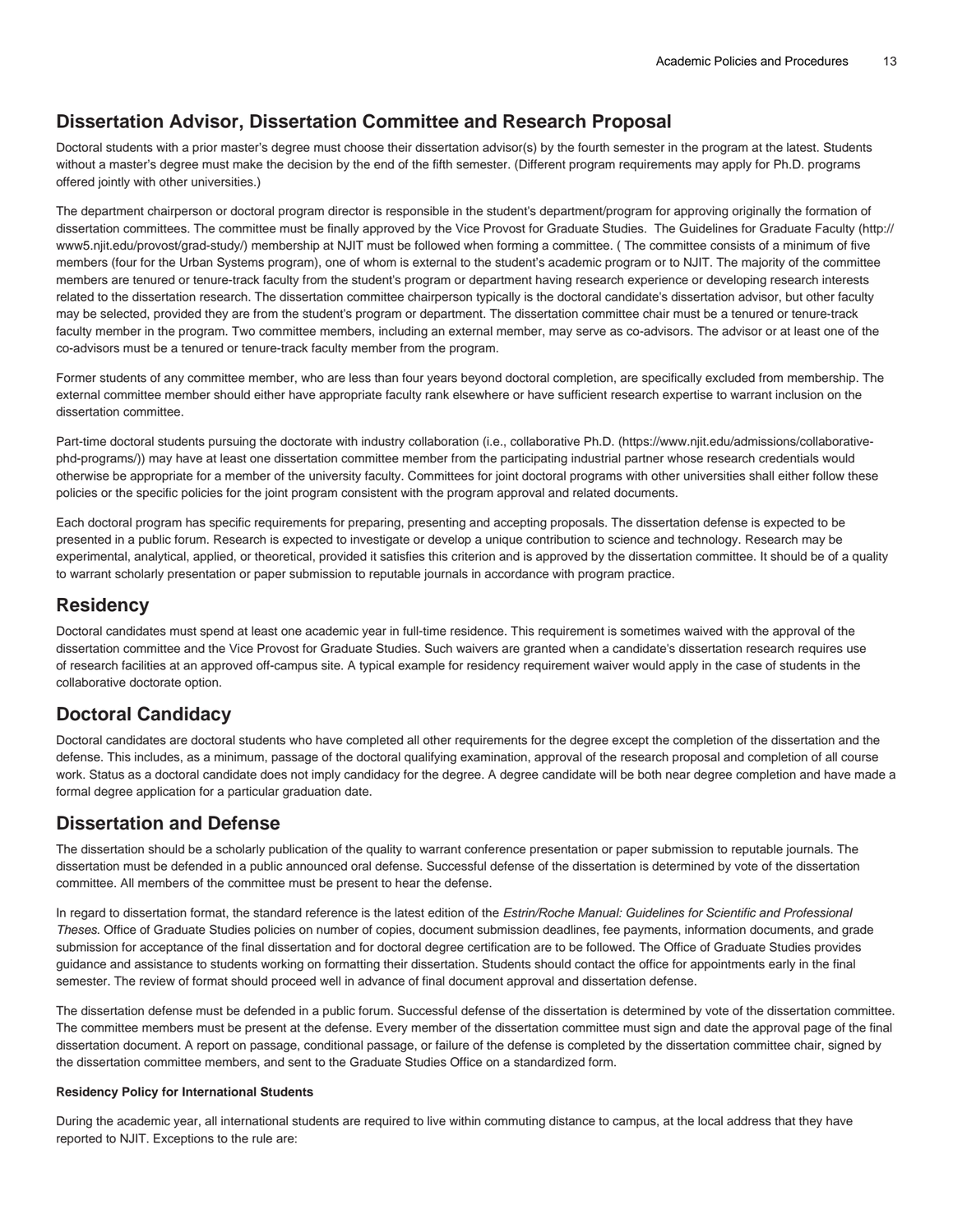- 1. A student is on a trip when the school is not in session (e.g. spring or summer breaks).
- 2. A student is away for academic reasons and with the permission of the student's advisor.
- 3. A student has received NJIT's official approval for out-of-state CPT and is registered in the CPT course.

Graduate students: NJIT considers dissertation and thesis credit classes to be face to face. When graduate students are taking only dissertation/thesis credit with full time certification, they must report to their advisors regularly.

If international students must travel for an extended period of time or live outside of commuting distance to NJIT in order to conduct research or gather data, the students' advisors (dissertation or thesis advisor in the case of doctoral and Master's students) must be able to, upon request from the Office of Global Initiatives, describe the academic reasons for the students' distance. Writing drafts of dissertation/thesis are not considered academic reasons. If international students must travel internationally to conduct research or gather data, they must report this to the OGI since this can affect their F-1 status.

International students who do not have regular face to face meetings with their advisors can be in violation of their F-1 status and therefore are at risk of having their SEVIS records terminated.

# **Graduate Certificate Requirements**

Graduate certificates require completion of at least 12 specified credits with a cumulative GPA of 2.75 or higher. Only one course repetition is permitted for certificate students to improve their GPA. The cumulative GPA must be at least 3.0 for the student to pursue a relevant master's degree within seven years of the certificate award and count all certificate credits towards the master's degree. Students who receive a certificate with a cumulative GPA lower than 3.0 and get admitted to a related MS degree program within seven years of receiving the certificate may be allowed to transfer only certificate courses with a grade of B or higher. Dual use of credits from a completed first master's degree to a second and following certificate is not permitted.

Students in certificate programs are usually considered to be non-matriculated students for the duration of the certificate program. Graduate certificate programs are normally completed before students are admitted to a following matriculated master's program. Students who did not apply for admission to a certificate program initially and instead complete the certificate requirements as part of a completed graduate degree program may be permitted to receive a certificate also with approval of the Vice Provost for Graduate Studies.

#### **Student Privacy Concerns**

Consistent with the Family Educational Rights to Privacy Act (FERPA), NJIT allows for the release of directory information, which includes a student's preferred name. If a student does not want their directory information disclosed to external organizations or persons, they can select "Do NOT show my profile". Members of the NJIT community can however view ones directory information through the "Advanced Search" function. Students can log into the Directory via [http://directory.njit.edu](http://directory.njit.edu/) ([http://directory.njit.edu/\)](http://directory.njit.edu/).

Students may also request to withhold disclosure of directory information altogether. New Jersey Institute of Technology assumes that failure on the part of any student to specifically request in writing preventing the disclosure of directory information indicates individual approval of disclosure.

[NJIT Policy for Recording Classes](https://www5.njit.edu/registrar/njit-policy-recording-classes/) [\(https://www5.njit.edu/registrar/njit-policy-recording-classes/\)](https://www5.njit.edu/registrar/njit-policy-recording-classes/)

<https://www5.njit.edu/registrar/njit-policy-recording-classes/>

### **Preferred Name Policy\***

NJIT recognizes that students may wish to be addressed by a name other than their legal name to identify themselves. For this reason, the university now allows students to apply for a preferred name where reasonably possible in the course of university business and education.

In order to initiate this process, a student must submit a Preferred Name Change form with the Office of the Registrar; the application of a preferred name may only be requested once an academic year and must be completed at least one week before the start of the next academic semester. Depending on time of application, it may take several days for the preferred name to appear on university rosters.

Once a preferred name application has been approved, students may proceed to use the preferred name to identify themselves. Please note that some records may require the use of legal names only, such as Financial Aid and/or medical documentation. Students who are utilizing a preferred name should always be prepared to reference their legal name as well as provide their college identification when necessary.

NJIT reserves the right to decline or revoke an approved preferred name on the grounds the preferred name may be used for criminal or misrepresentation purposes, may be harmful to the reputation or interests of NJIT, and/or conveys inappropriate or offensive language or meaning. In the rare circumstance when a denial is made, the student may appeal the decision in writing to the Registrar. The Registrar will provide the appeal to the Dean of Students and Campus Life to reconsider the request and the denial. Abuse or misuse of this policy and process may result in disciplinary action under the Code of Student Conduct.

Students requesting a preferred name under the age of 18 must submit written permission from a parent/legal guardian in addition to a Preferred Name Change form.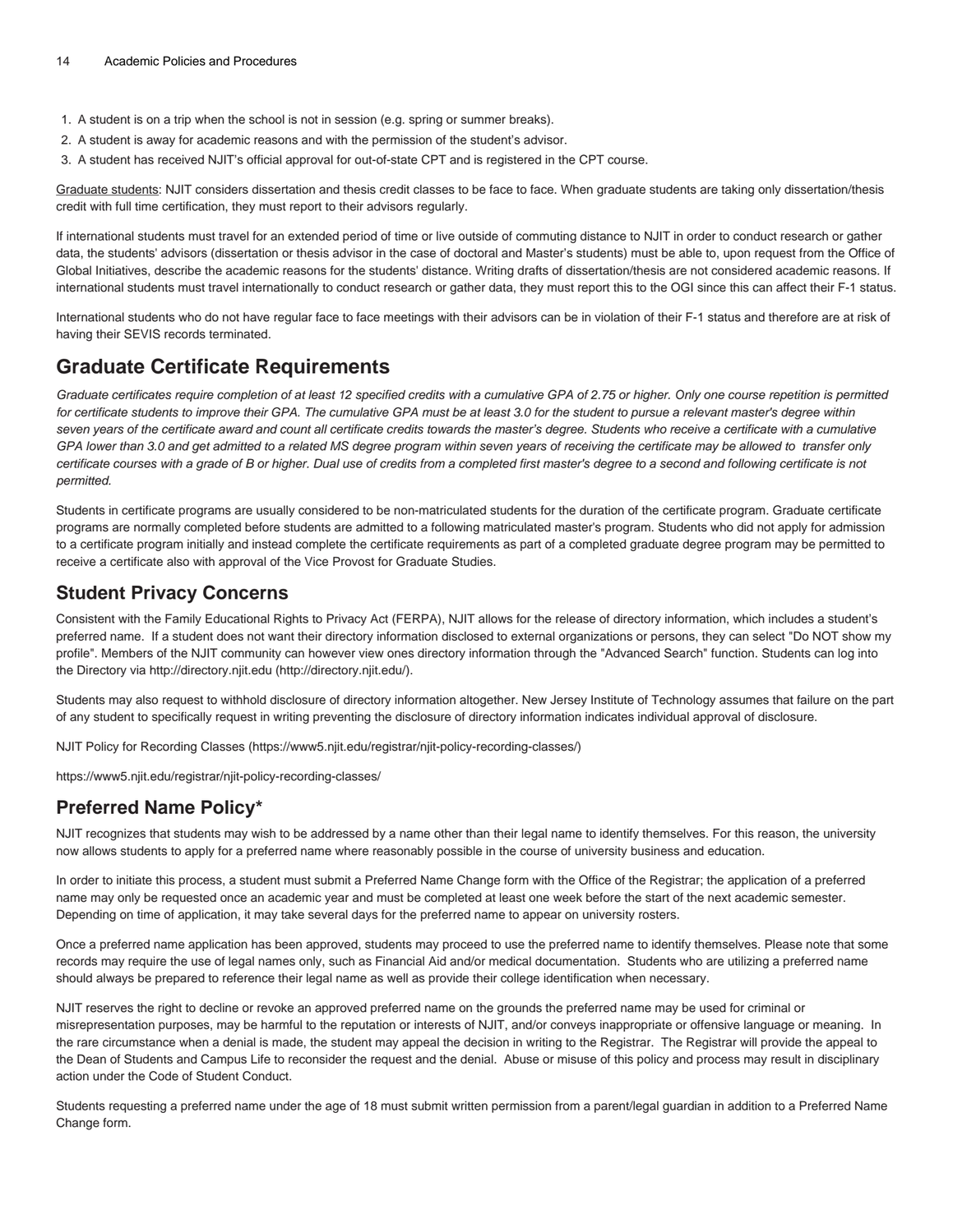Note: Students who have completed a legal name change must fill out a [Request to Change Student Name](https://www.njit.edu/registrar/sites/registrar/files/lcms/forms/updatedName%20Change.pdf) ([https://www.njit.edu/registrar/sites/registrar/](https://www.njit.edu/registrar/sites/registrar/files/lcms/forms/updatedName%20Change.pdf) [files/lcms/forms/updatedName%20Change.pdf\)](https://www.njit.edu/registrar/sites/registrar/files/lcms/forms/updatedName%20Change.pdf) form with the Office of the Registrar.

# **Preferred Name Will Appear:\***

- Athletic Team Rosters
- Online directory
- Class rosters
- Commencement programs
- Dean's List
- Library Records
- Learning Management System
- Residence Life Rosters
- Student ID Card
- Email display name

### **\*Implementation of these function may vary**

#### **Legal Name Will Appear:**

- Financial Aid and Billing Records and Communication
- Official and Unofficial Transcripts
- Paychecks & Paystubs
- Registrar's Office Records (i.e., permanent student file records)
- Study Abroad (i.e., travel documents, signature documents)

• Some official forms or correspondence from the University such as financial aid awards, residence life contracts, departmental or program notices, new hire forms, etc.

- Transfer credit evaluation
- Tax Records
- Diplomas and certifications
- Medical records
- Admissions records
- Disciplinary records
- Law enforcement records

### **ID Cards**

NJIT recognizes it may be important to students for the NJIT Photo Identification Card to reflect ones preferred name. Approved students may request a new ID card with your preferred name from Facility Systems, Photo Identification and Parking Services Department located in the Laurel Hall Annex, on 141 Summit Street (at the corner of Summit and Warren Streets). A one-time \$25 ID printing fee will be waived for approved students.

# **Gender Identity**

In addition to a preferred name, students may request their legal gender (i.e., male, female) be removed from their student record.

#### **Process and Implementation**